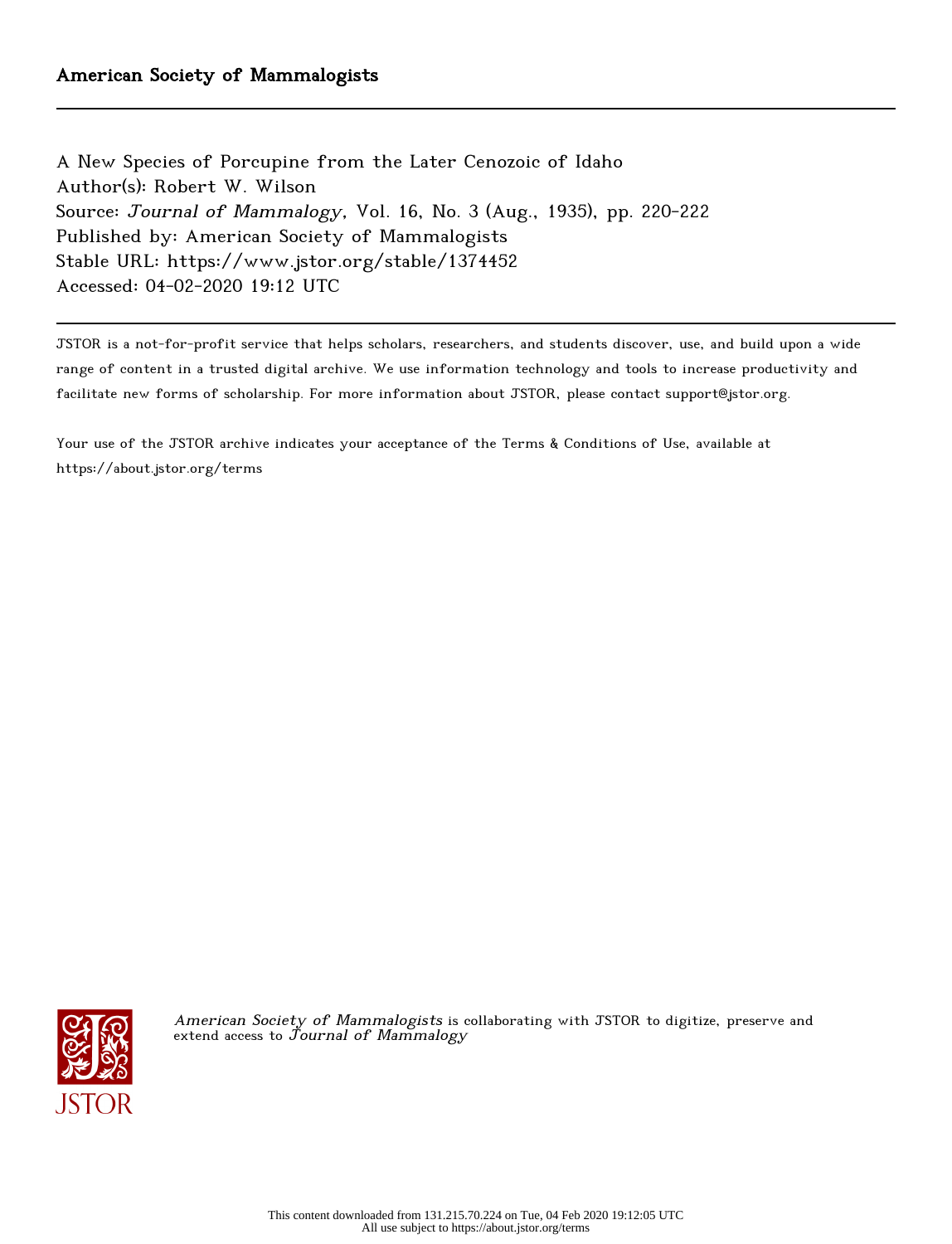The excessive abundance of crocodiles in the East African rivers, rather than the absence of forage, probably accounts for the scarcity of dugongs there. What sort of absence of forage, probably accounts for the scarcity of dugongs there. What sort of marine plants are eaten seems a mystery; the Persian and Arabian Gulfs and the Red marine plants are eaten seems a mystery; the Persian and Arabian Gulfs and the Red Sea appear comparatively free of large seaweed masses; recently, however, the writer Sea appear comparatively free of large seaweed masses; recently, however, the writer noticed peculiar "slabs" of, presumably, some dark reddish growth, about 3 to 5 feet noticed peculiar "slabs" of, presumably, some dark reddish growth, about 3 to 5 feet long by 1 or 2 feet wide, floating just below the surface of the Red Sea.

 Perhaps the most obvious anatomical difference between the manatee and dugong Perhaps the most obvious anatomical difference between the manatee and dugong lies in the structure of the penis. In the dugong this organ is moderately long, rather lies in the structure of the penis. In the dugong this organ is moderately long, rather slender, and possessed of a distinct glans which has both a prominent processus urethrae slender, and possessed of a distinct glans which has both a prominent processus urethrae protruding from a peculiar fossa and a cdrona. The body of the organ can be extended protruding from a peculiar fossa and a cdrona. The body of the organ can be extended some 10 to 15 inches (in an 8-foot specimen) beyond the sheath opening, which is flush some 10 to 15 inches (in an 8-foot specimen) beyond the sheath opening, which is flush with the ventral surface.

### LITERATURE CITED

 GUDERNATSCH, J. F. 1908. Manatus latirostris Harl. Biologische und morphologische. Beitrage. Zool. Jahrb., Abt. f. Syst., vol. 27, pp. 225-236, figs. 3, pl. 1.

RIHA, ADALBERT. 1911. Das männliche Urogenitalsystem von Halicore dugong Erxi. Zeitschr. Morphol. Anthrop., vol. 13, pp. 395-422, figs. 15.

North Clarendon, Vermont.

# A NEW SPECIES OF PORCUPINE FROM THE LATER CENOZOIC OF IDAHO

## BY ROBERT W. WILSON

 One result of continued exploration for fossil vertebrates in the late Cenozoic sediments of the Snake River Valley by the United States National Museum was the discovery, during the summer of 1934, of a ramus of a fossil porcupine in deposits exposed near Grand View, Idaho.' This specimen has been kindly loaned to me for study and description by Dr. C. Lewis Gazin. Interest attaches to the specimen since it represents not only the oldest Erethizon to be recorded from the North American region, but also the first remains of porcupines to be found in this area in beds other than cave or fissure ac cumulations.

### Erethizon bathygnathum, new species

 Locality-Castle Butte, 13 miles northwest of Grand View, Owyhee County, Idaho. Type-Fragmentary left ramus with  $P_4$ -M<sub>2</sub>, no. 13684, U.S. National Museum. Horizon-Idaho Formation (?); upper Pliocene or lower Pleistocene.

Specific Characters-Ramus deeper and more massive than in Recent species of Erethi-

 I For the principal fossil localities where rodent material has been obtained, see Wilson, R. W., Carnegie Inst. Washington, Publ. 440, p. 120, fig. 1, 1933. For a descrip tion of fossil lagomorph material obtained in the Snake River basin, see Gazin, C. L., Proc. U. S. Nat. Mus., vol. 83, no. 2976, pp. 111-121, figs. 1-5, 1934.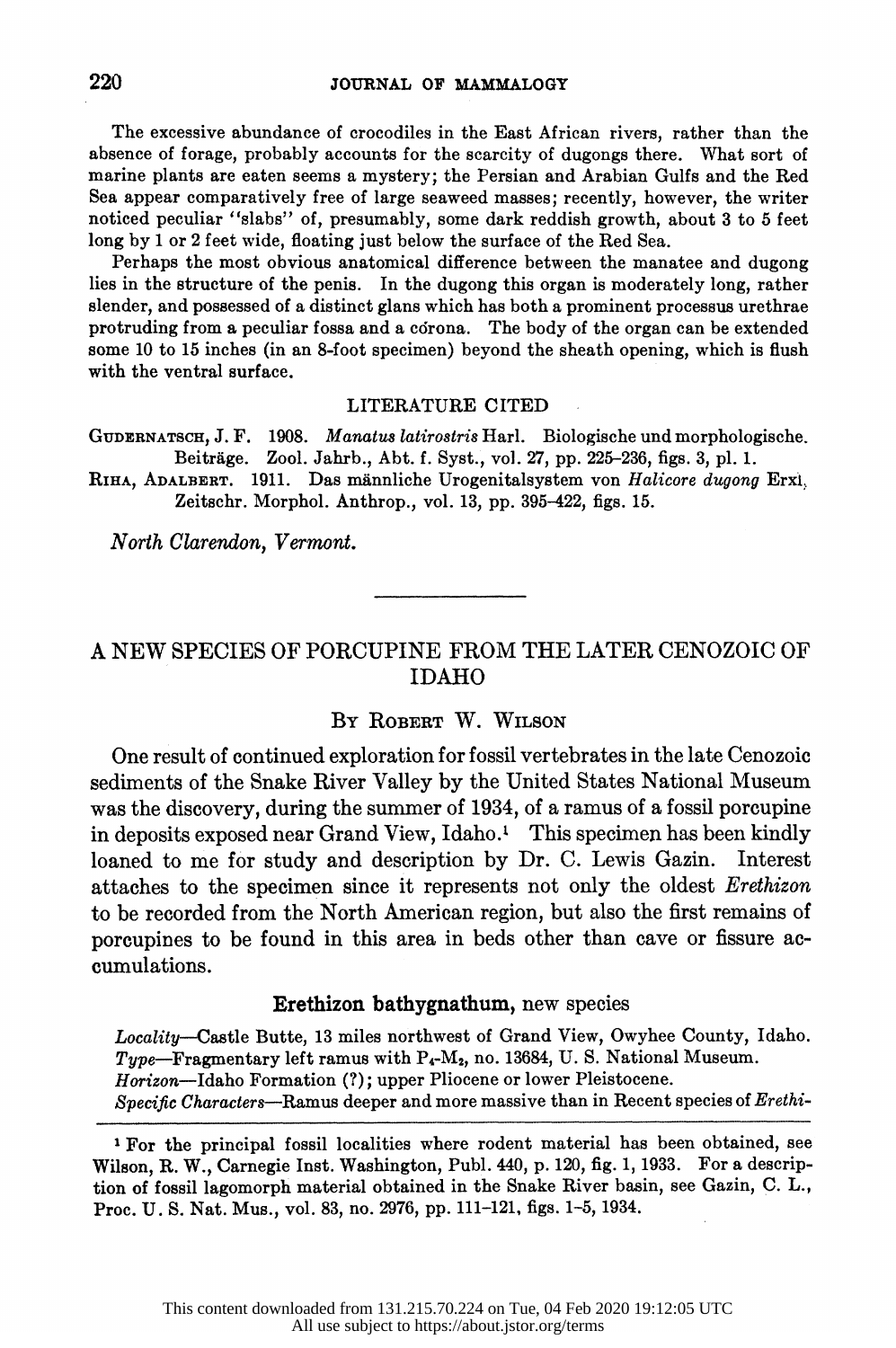zon.  $M_1$  and  $M_2$  in comparison with  $P_4$  relatively larger than in the Recent North American porcupines. Size slightly larger than Erethizon epixanthum nigrescens.

 Description-The ramus of Erethizon bathygnathum is deep and massive. This is especially noticeable in the anterior portion, in the region of the symphysis. The anterior border of the coronoid meets the horizontal ramus opposite the posterior roots of M2. The shelf-like excavation for attachment of the masseter medialis is not pre served in  $E$ , bathygnathum. However, enough of the fossil jaw is present to suggest a somewhat more posterior termination of the masseter medialis ridge or its lesser development. Individual variation in the formation of this ridge among recent specimens Individual variation in the formation of this ridge among recent specimens indicates the possibility that with a complete ramus at hand no peculiarities of this part of the fossil jaw might be noted. The masseter lateralis ridge presents a less angulate appearance than in recent  $E$ rethizon of the same age, and rounds into the inferior surface of the ramus. Attrition resulting from transportation before burial may have modified the original shape of the masseter lateralis ridge in the type specimen.

The considerably worn dentition shows a typical Erethizon pattern.  $P_4$  is somewhat shorter and broader than in most recent specimens of Erethizon. The anterior lake is



Fig. 1. *Erethizon bathygnathum*, n.sp. Type specimen, left ramus with P<sub>4</sub>-M<sub>2</sub>, no.<br>13684, U. S. Nat. Mus., lateral and occlusal views; natural size. Grand View, Idaho.<br>J. L. Ridgway, *del.* It is to be noted that in the Fig. 1. *Erethizon bathygnathum*, n.sp. Type specimen, left ramus with P<sub>4</sub>-M<sub>2</sub>, no. 13684, U. S. Nat. Mus., lateral and occlusal views; natural size. Grand View, Idaho.<br>J. L. Ridgway, del. It is to be noted that in the f FIG. 1. *Erethizon bathygnathum*, n.sp. Type specimen, left ramus with  $P_4-M_2$ , no.<br>13684, U. S. Nat. Mus., lateral and occlusal views; natural size. Grand View, Idaho.<br>J. L. Ridgway, del. It is to be noted that in the f 13684, U. S. Nat. Mus., lateral and occlusal views; natural size. Grand View, Idaho.<br>J. L. Ridgway, del. It is to be noted that in the figure the jaw has been tilted suffi-<br>ciently to bring the symphysial border into view

complicated by a small re-entrant fold.  $M_1$  is slightly longer than broad. This tooth<br>is much worn and the external re-entrant fold is isolated.  $M_2$  differs from  $M_1$  in having<br>the transverse diameter greater than th J. L. Ridgway, *del.* It is to be noted that in the figure the jaw has been tilted suffi-<br>ciently to bring the symphysial border into view.<br>complicated by a small re-entrant fold. M<sub>1</sub> is slightly longer than broad. This ciently to bring the symphysial border into view.<br>
complicated by a small re-entrant fold.  $M_1$  is slightly longer than broad. This tooth<br>
is much worn and the external re-entrant fold is isolated.  $M_2$  differs from  $M_$ complicated by a small re-entrant fold.  $M_1$  is slightly longer than broad. This tooth<br>is much worn and the external re-entrant fold is isolated.  $M_2$  differs from  $M_1$  in having<br>the transverse diameter greater than th is much worn and the external re-entrant fold is isolated.  $M_2$  differs from  $M_1$  in having<br>the transverse diameter greater than the antero-posterior diameter, and in being slightly<br>less worn.  $M_1$  and  $M_2$  are notice species, if comparisons with rami of E.e. nigrescens and E. dorsatum and E. epixanthum nigrescens. The size of the animal represented by no. 13684 would appear to be slightly larger than that of individuals of ecentrated Erethizon dorsatum dorsatum and E. epixanthum nigrescens. The size of the animal rep-<br>resented by no. 13684 would appear to be slightly larger than that of individuals of recent<br>species, if comparisons with rami of E. e. Remarks-The occurrence of porcupines in the posterior diameter, and in eem singlicity<br>above. M<sub>1</sub> and M<sub>2</sub> are noticeably larger in respect to P<sub>4</sub> than in recent individuals of<br>ethizon dorsatum dorsatum and E. epizanthum

Erethizon dorsatum dorsatum and E. epixanthum nigrescens. The size of the animal rep-<br>resented by no. 13684 would appear to be slightly larger than that of individuals of recent<br>species, if comparisons with rami of E. e. resented by no. 13084 would appear to be slightly larger than that of individuals of recent<br>species, if comparisons with rami of E. e. nigrescens and E. d. dorsatum are dependable.<br>Remarks—The occurrence of porcupines in species, it comparisons with rami of E. e. nigrescens and E. a. aorsatum are dependable.<br>
Remarks—The occurrence of porcupines in the fossil record of the North American<br>
region is rare. Both recent species of Erethizon, Remarks—The occurrence of porcupines in the fossil record of the North American<br>region is rare. Both recent species of Erethizon, namely E. dorsatum and E. epixanthum,<br>have been recorded from middle or late Pleistocene ca E. bathygnathum can not be made, E. godfreyi apparently represents. The only extinct species so far described is E. godfreyi (Allen, 1904), from a volcanic fissure in Arizona, and probably of late Pleistocene age. This sp species.

Hystricops venustus (Leidy, 1869, p. 343), reported from the Pliocene of the Niobrara